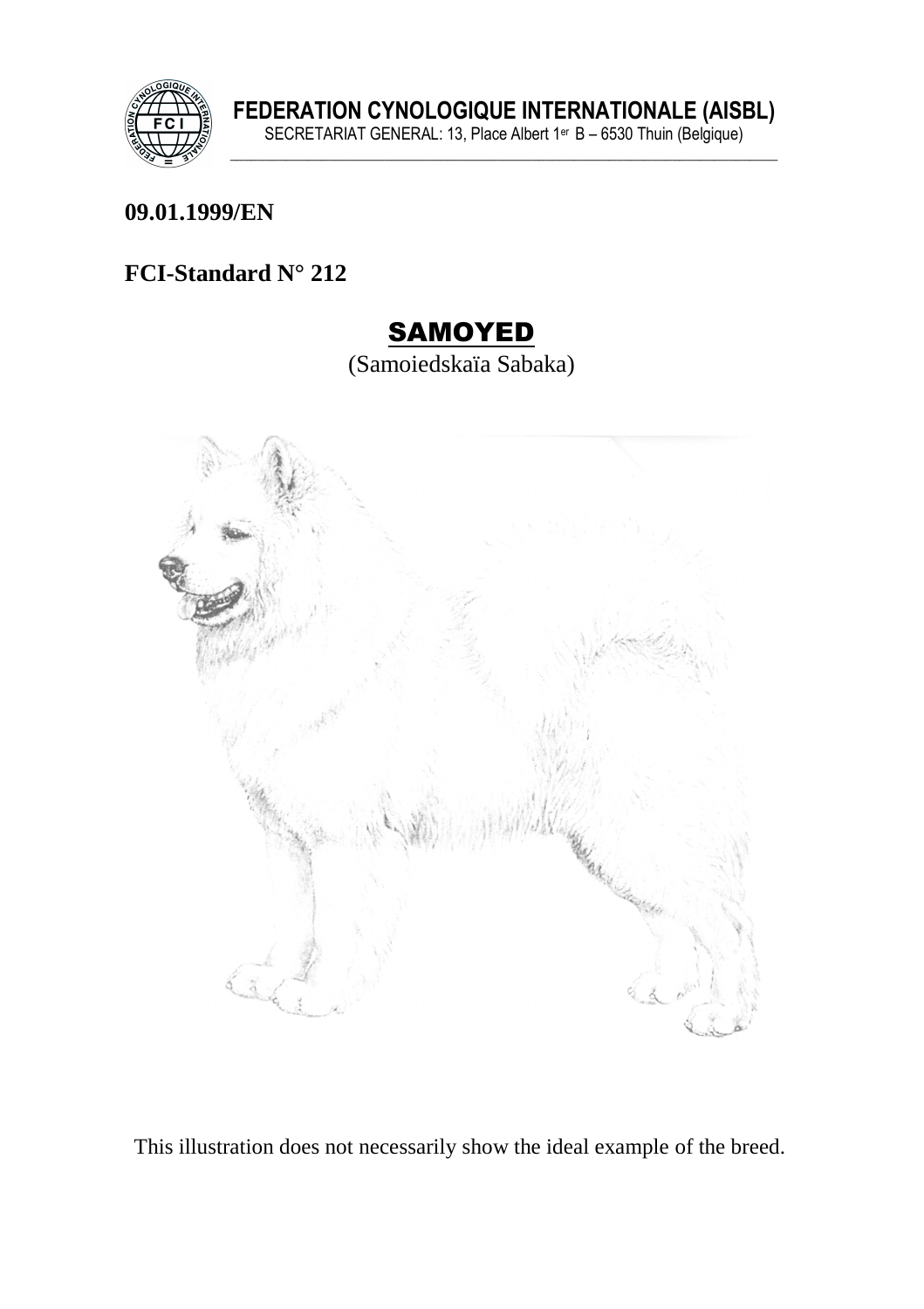**ORIGIN** : Northern Russia and Siberia.

**PATRONAGE** : Nordic Kennel Union (NKU).

#### **DATE OF PUBLICATION OF THE OFFICIAL VALID STANDARD** : 22.07.1997.

**UTILIZATION** : Sledge- and companion dog.

| <b>FCI-CLASSIFICATION :</b> | Group 5                | Spitz and primitive |
|-----------------------------|------------------------|---------------------|
|                             |                        | types.              |
|                             | Section 1              | Nordic sledge dogs. |
|                             | Without working trial. |                     |

**BRIEF HISTORICAL SUMMARY** : The name Samoyed derives from the Samoyed Tribes in Northern Russia and Siberia. In Southern parts of the area they used white, black and brown particoloured dogs as reindeer herders ; in the northern parts the dogs were pure white, had a mild temperament and were used as huntingand sledge dogs. The Samoyed dogs lived close to their owners, they even slept within the shelters and were used as heaters. The British zoologist Ernest Kilburn Scott spent three months among Samoyed Tribes in 1889. Returning to England he brought with him a brown male puppy called « Sabarka ». Later he imported a cream coloured bitch called « Whitey Petchora » from the western side of the Urals and a snow white male called « Musti » from Siberia. These few dogs and those brought by the explorers are the base for the western Samoyed. The first standard was written in England in 1909.

**GENERAL APPEARANCE** : Medium in size, elegant, a white Arctic Spitz. In appearence gives the impression of power, endurance, charm, suppleness, dignity and self-confidence.

 The expression, the so called « Samoyed Smile », is made up of a combination of eye shape and position, and the slightly curved up corners of the mouth. The sex should be clearly stamped.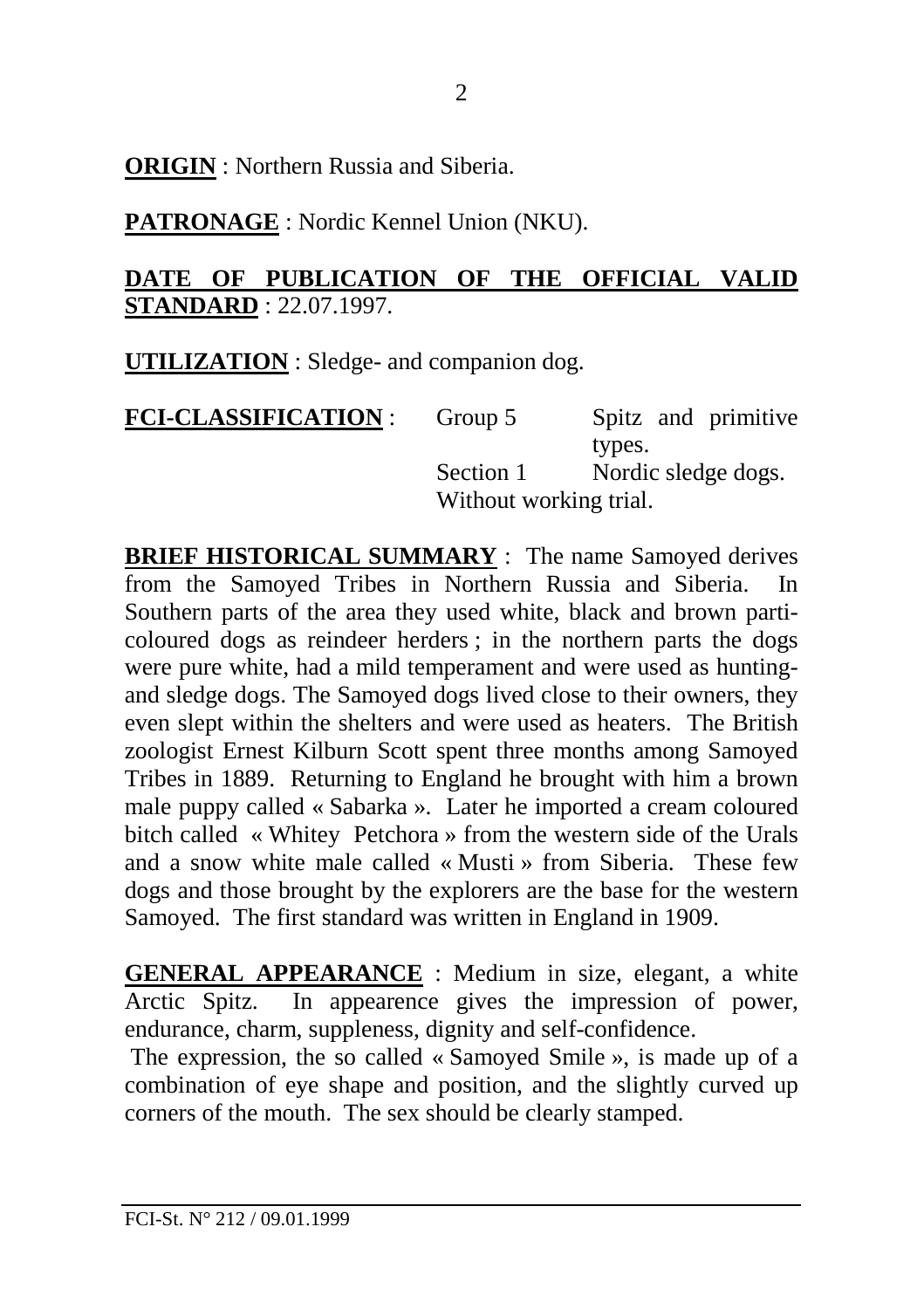**IMPORTANT PROPORTIONS** : The length of the body is approximately 5% more than the height at the withers. The depth of the body is slightly less than the half of the height at the withers. The muzzle is approximately as long as the skull.

**BEHAVIOUR AND TEMPERAMENT**: Friendly, open, alert and lively. The hunting instinct is very slight. Never shy nor aggressive. Very social and cannot be used as guard dog.

**HEAD** : Powerful and wedge-shaped.

CRANIAL REGION :

Skull : viewed from the front and in profile only slightly convex. Broadest between the ears. Slightly visible furrow between the eyes. Stop : Clearly defined but not too prominent.

FACIAL REGION :

Nose : Well developed, preferably black. During some periods of the year the pigment of the nose can fade to a so called « winter nose » ; there must however always be dark pigment at the edges of the nose.

Muzzle : Strong and deep, approximately as long as the skull, gradually tapering towards the nose, neither snipey nor heavy and square. The bridge of the nose is straight.

Lips : Close fitting, black and rather full. The corners of the mouth are slightly curved forming the characteristic « Samoyed Smile ».

Jaws/Teeth : Regular and complete scissor bite. The teeth and the jaws are strong. Normal dentition.

Eyes : Dark brown in colour, well-set in the sockets, placed rather apart, somewhat slanting and almond-shaped. The expression is « smiling », kind, alert and intelligent. The eyerims are black.

Ears : Erect, rather small, thick, triangular and slightly rounded at the tips. They should be mobile, set high ; due to the broad skull well apart.

**NECK** : Strong and of medium length with a proud carriage.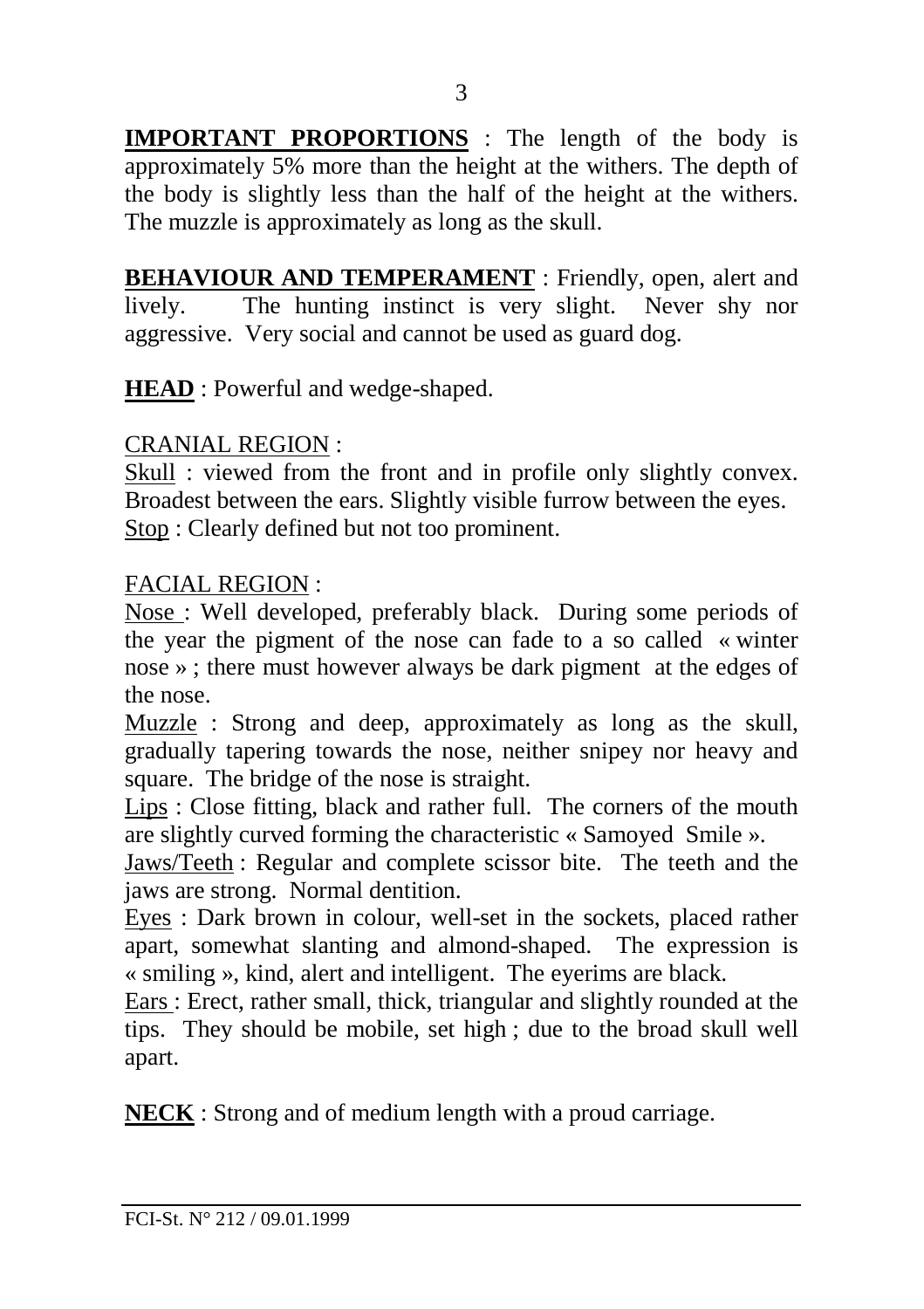**BODY** : Slightly longer than the height at the withers, deep and compact but supple.

Withers : Clearly defined.

Back : Of medium length, muscular and straight ; in females slightly longer than in males.

Loin : Short, very strong and defined.

Croup : Full, strong, muscular and slightly sloping.

Chest : Broad, deep and long, reaching almost to the elbows. The ribs are well sprung.

Underline : Moderate tuck-up.

**TAIL** : Set rather high. When the dog is alert and in motion the tail is carried bent from the root forward over the back or side, but may be hanging at rest, then reaching to the hocks.

#### **LIMBS**

FOREQUARTERS :

General appearance : Well placed and muscular with strong bones. Viewed from the front straight and parallel.

Shoulder : Long, firm and sloping.

Upper arm : Oblique and close to the body. Approximately as long as the shoulder.

Elbow : Close to the body.

Carpus : Strong but supple.

Metacarpus (Pastern) : Slightly oblique.

Fore Feet : Oval with long toes, flexible and pointing straight forward. Toes arched and not too tightly knit. Elastics pads.

#### HINDQUARTERS :

General appearance : Viewed from behind straight and parallel with very strong muscles.

Upper thigh : Of medium length, rather broad and muscular.

Stifle : Well angulated.

Hocks : Rather low and well angulated.

Metatarsus : Short, strong, vertical and parallel.

Hindfeet : As front feet. The dewclaws should be removed.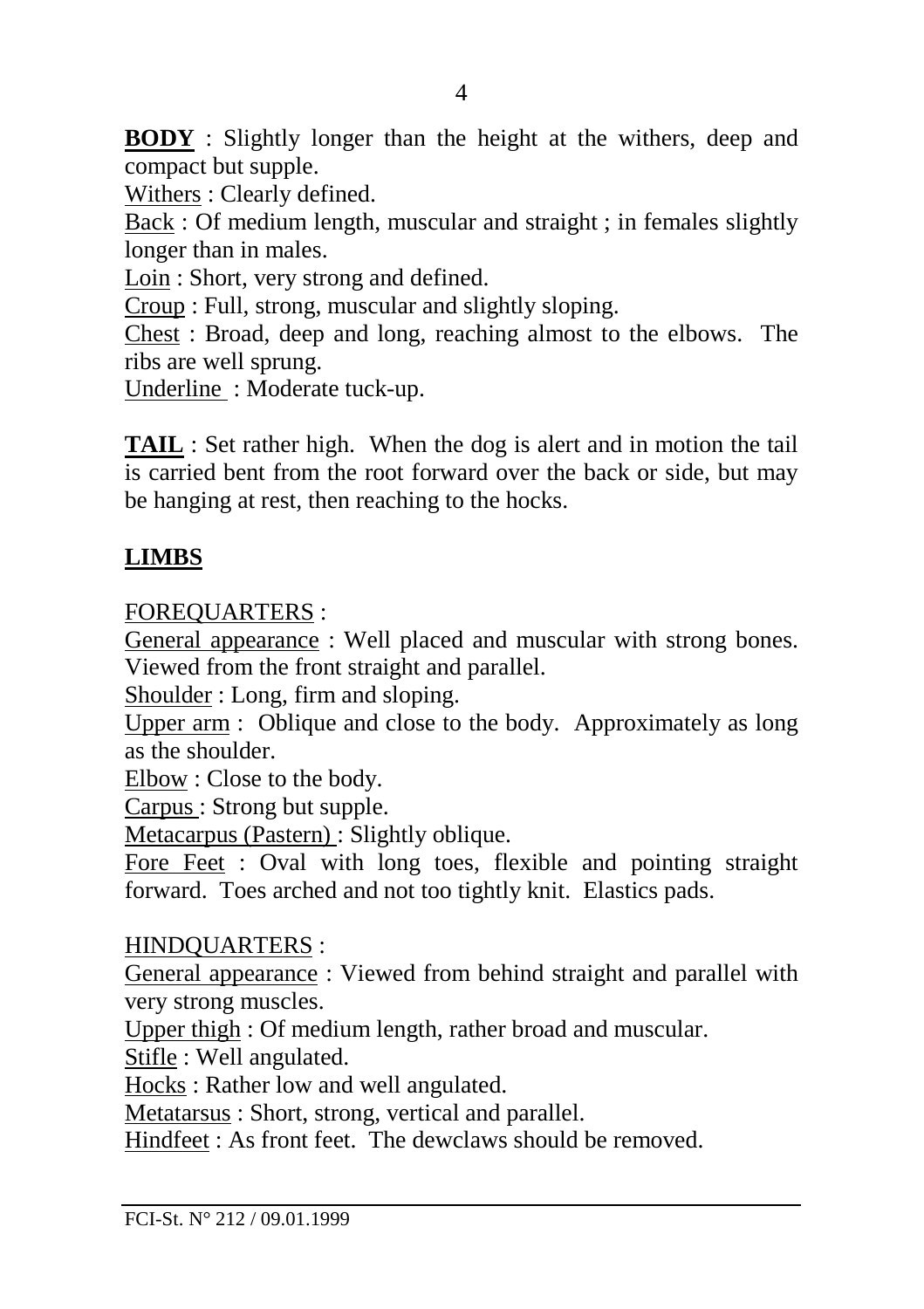**GAIT** : Powerful, free and tireless in appearance with long stride. Good reach in the forequarters and good driving power in the hindquarters.

## **COAT**

HAIR : Profuse, thick, flexible and dense polar coat. The Samoyed is a double coated dog with short, soft and dense undercoat and longer, more harsh and straight outer coat. The coat should form a ruff around the neck and shoulders framing the head, especially in males. On head and on front of legs, hair is short and smooth ; on outside of ears short, standing off and smooth. Inside the ears should be well furred. On back of the thighs the hair forms trousers. There should be a protective growth of hair between the toes. The tail should be profusely covered with hair. The coat of the female is often shorter and softer in texture than that of the male. The correct coat texture should always have a special glistening sheen.

COLOUR : Pure white, cream or white with biscuit. (The basic colour to be white with a few biscuit markings.) Should never give the impression of being pale brown.

#### **SIZE** :

Height at withers : Ideal height : male 57 cm with a tolerance of  $\pm 3$ cm and females 53 cm with a tolerance of  $\pm$  3 cm.

**FAULTS** : Any departure from the foregoing points should be considered a fault and the seriousness with which the fault should be regarded should be in exact proportion to its degree and its effect upon the health and welfare of the dog.

- Visible faults in structure.
- Light bone.
- Males not masculine and females not feminine.
- Pincer bite.
- Yellow eyes.
- Soft ears.
- Barrel ribcage.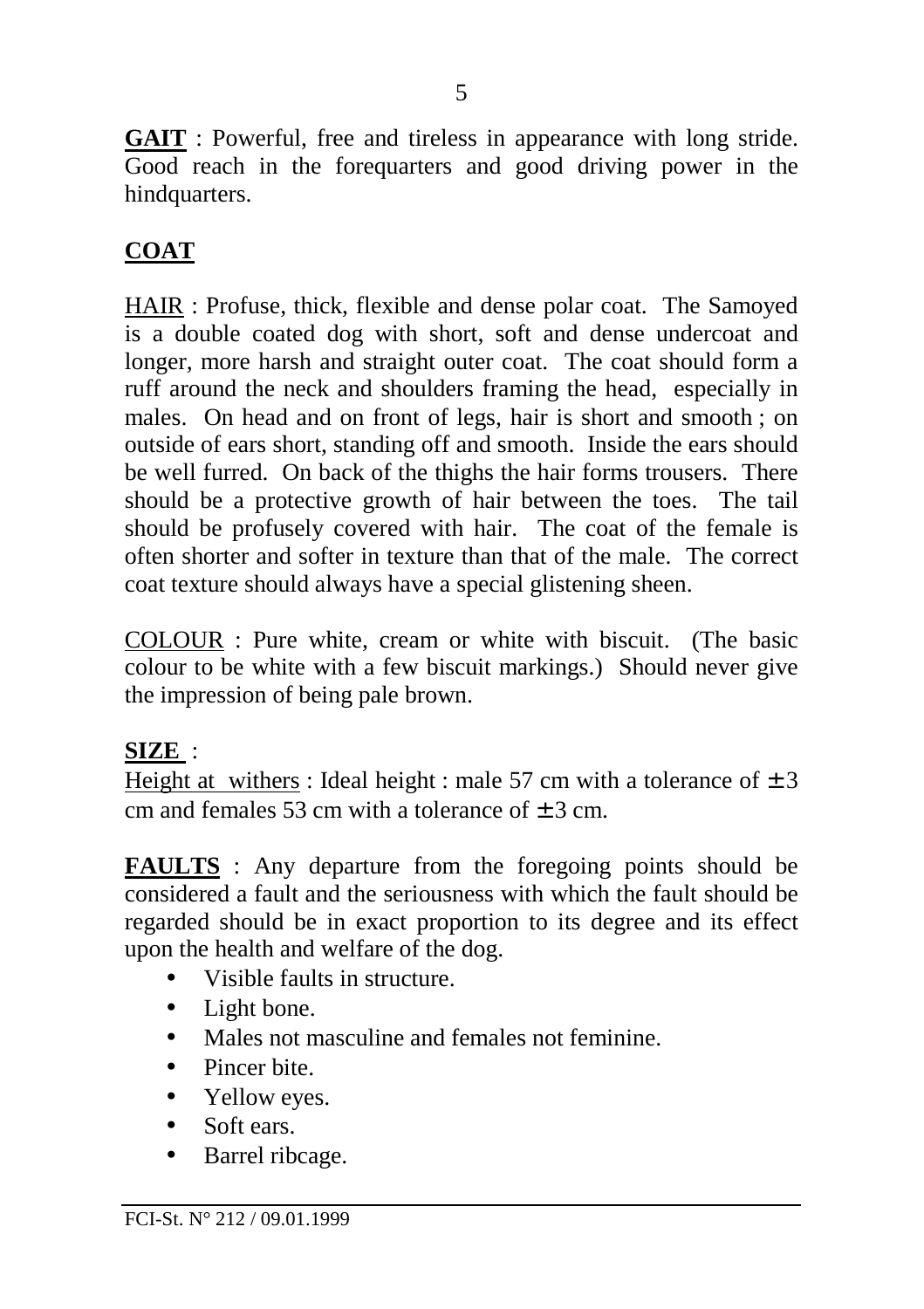- Double twisted tail
- Low on the legs.
- Badly bow-legged or cow hocked.
- Wavy or short coated throughout, long, soft or coat hanging down.
- Aloofness

### **SERIOUS FAULTS** :

• Clearly unpigmented areas on eyerims or lips.

## **ELIMINATING FAULTS** :

- Aggressive or overly shy dogs.
- Any dog clearly showing physical or behavioural abnormalities shall be disqualified.
- Eyes blue or of different colours.
- Overshot or undershot bite.
- Ears not erect.
- Coat colour other than permitted in the standard.

## **N.B.:**

- Male animals should have two apparently normal testicles fully descended into the scrotum.
- Only functionally and clinically healthy dogs, with breed typical conformation should be used for breeding.